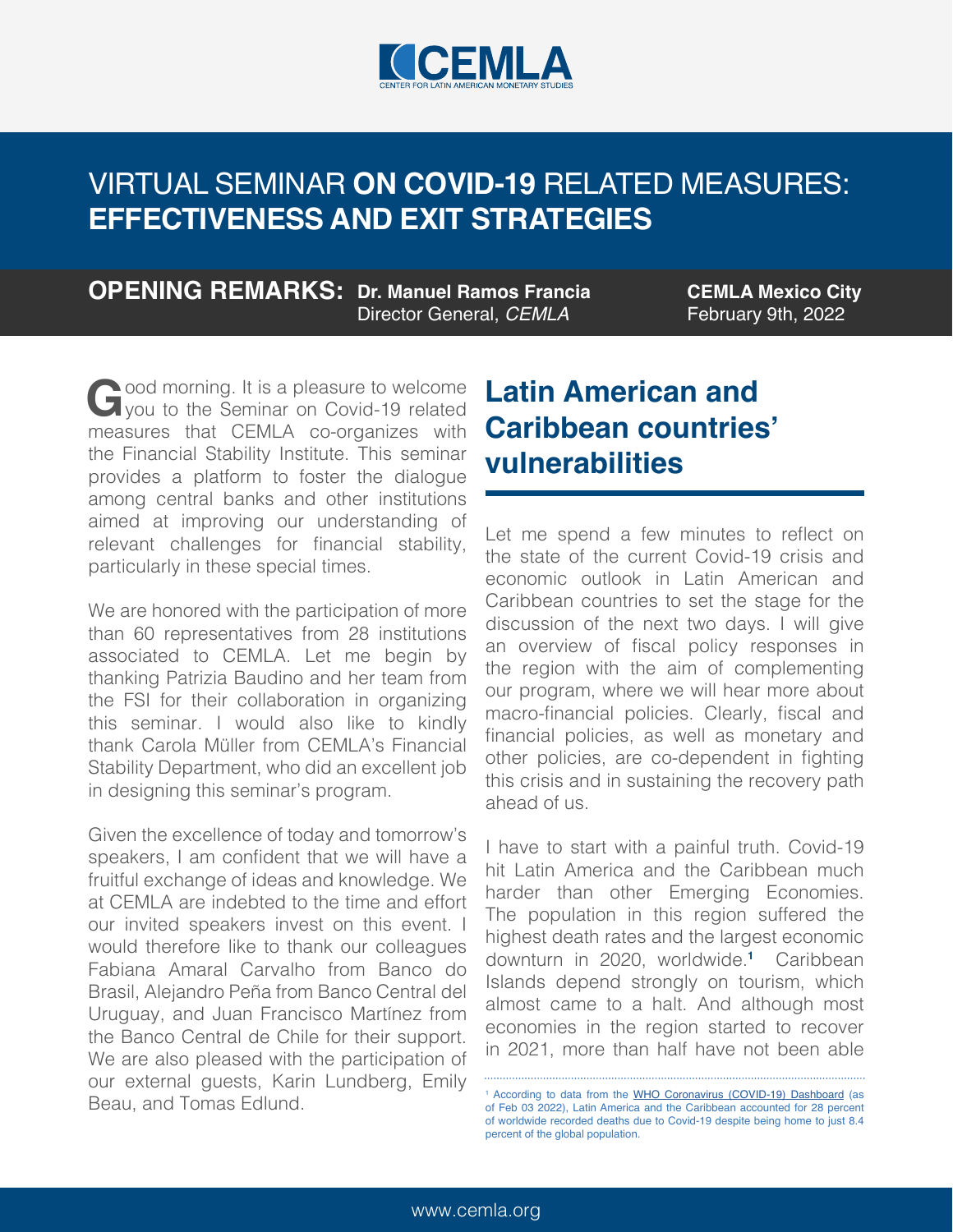

to return to pre-crisis GDP levels yet. In contrast to Advanced Economies, where prepandemic levels may be reached this year, the IMF expects that it will take at least 2 to 3 more years until the output losses caused by Covid-19 will be recovered in Latin America and the Caribbean (IMF, 2021).

The crisis put a spotlight on some longstanding structural problems in the region that not only aggravated its negative impact, but that may also slow down the recovery. For example, weak health care policies and systems, social imbalances, and a high share of informal labor worsened the hardships that came with the crisis, and put governments in a difficult position to implement targeted policy measures (Goldfajn and Levy Yeyati, 2021). In particular, the unequal access and availability of vaccines and therapeutics around the world have dampened the prospects of a speedier economic recovery and might even spur further social unrest for those countries of the region with low vaccination rates.

Governments' scope for action was further reduced due to the economic situation. At the time the crisis hit, Latin America had experienced a period of low growth with most governments running fiscal deficits that implied a high debt burden and limited fiscal space (ECLAC, 2020). As the crisis evolved, the conditions for fiscal spending aggravated even more. Foreign investors withdrew capital rapidly, local currencies depreciated against the dollar, risk premia rose, and in some cases rating agencies revised their outlooks for sovereign debt downward. These factors have contributed to make refinancing of the existing debt, as well as the issuance of new one, costlier.

A recent paper by Prof. Marti Subrahmanyam and co-authors published in the Journal of Financial Economics (Augustin et al., 2021) highlights the trap that many Emerging Markets initially stepped into. Focussing on the first months of the pandemic, that is until May 2020, they find that sovereign risk premia were more sensitive to the intensity of the pandemic, the more fiscally constrained the sovereign was. Hence, it was hardest to provide fiscal stimulus where it was most needed. First, since the fiscal space was slim to begin with in Latin America and the Caribbean and, second, given that financial markets paid more attention to their spending.

However, the ability to react immediately to a crisis is only one part of resilience. Fiscal policies must also prove sustainable in the medium-term. In this sense, ironically, countries that spent more generously in immediate response to the crisis can face higher premia now, whereas countries that held back on spending before, might be currently viewed more favourably by markets and rating agencies.

### **Uptake and effectiveness of fiscal policies**

Using data collected by the IMF on fiscal measures since the start of the pandemic, we observe that countries in Latin America and the Caribbean spent on average 4.7 percent of GDP on public support, whereas Emerging Economies in Asia or Europe spent on average 7.1 percent. Advanced Economies on the other hand launched fiscal policies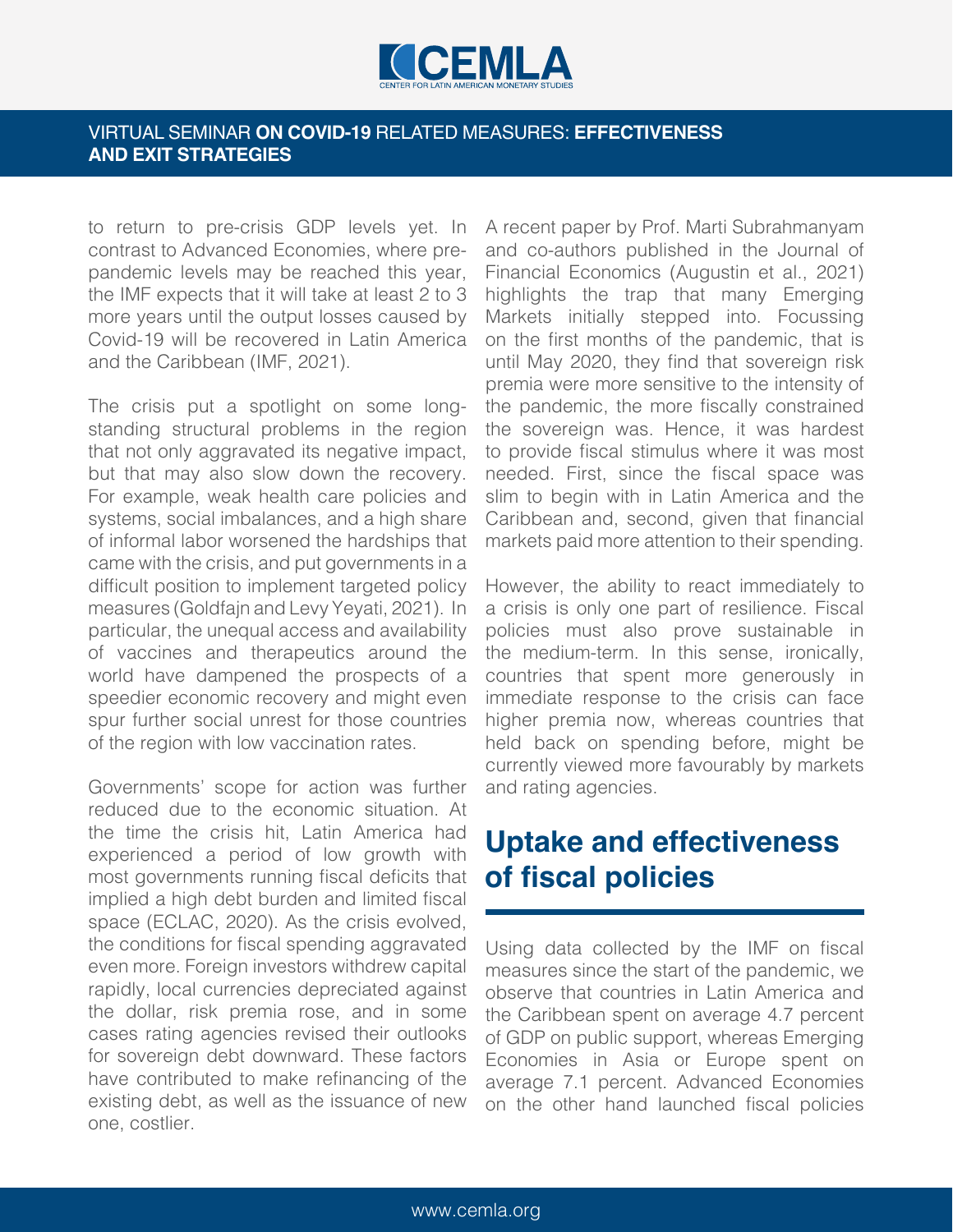

that on average accounted for 11.7 percent of GDP. In the United States alone the fiscal stimulus amounted to 25 percent of GDP.**<sup>2</sup>** However, public spending and guarantees in Latin America and the Caribbean still added up to 404 bil. USD, considerably more than, for example, what the region spent during the Great Financial Crisis. Nevertheless, the trend shows that those countries with greater fiscal stimuli, have a stronger and faster recovery.

First evidence suggests that fiscal policies prevented a significant share of bankruptcies, employment losses and, ultimately, an even deeper recession (Gourinchas et al., 2021; Elenev et al., 2021; Chudik et al., 2021). For example, Pierre-Olivier Gourinchas and coauthors (2021) estimate that the increase in bankruptcies, which they compute at 4.5 percent on average for 27 countries, would have been twice as severe without the massive fiscal support. Overall, they estimate that the recession would have been 8 percent deeper.

They point out that in Emerging Economies these "un-cushioned" effects would have probably been even worse without any fiscal support. This does not, however, account for the role of monetary and financial policies in alleviating the economic impact of the crisis. Contrary to some Advanced Economies, Emerging Economies had, in relative terms, substantial monetary policy space to lower interest rates. In addition, central banks and supervisory authorities implemented loan guarantee schemes and facilitated bank lending, which contributed to avoid a deeper recession.

long-term consequences of the crisis start to show. The World Bank estimates that in Latin America and the Caribbean about 4.7 mil people have fallen into poverty or lost formal employment.**<sup>3</sup>** Unemployment hysteresis is one factor that can dampen the long-term recovery path from Covid-19, which can leave the region lagging behind others.

# **Interaction of fiscal and financial policies in the recovery phase**

While addressing these developments is beyond the scope of central banks and financial supervisory authorities, they will nevertheless shape the macroeconomic environment in which financial policies have to be implemented during the recovery. These trends imply the following take-aways for financial policies:

- First, the reduced growth prospects make it necessary to continuously monitor credit risks and non-performing loan ratios in corporate and consumer lending.
- Second, growing global imbalances and structural differences lead to different paced recoveries. In this seminar, we will discuss, for example, the implications of these disparities for the setting of the Countercyclical Capital Buffer. It also means that volatile international capital

The need for fiscal spending continues, as the

<sup>2</sup> Own calculations based on Fiscal Monitor Database of Country Fiscal Measures in Response to the COVID-19 Pandemic from the IMF. Numbers calculate "Additional Spending and Forgone Revenue" accumulated until 27 September 2021 relative to GDP based on October 2021 World Economic Outlook.

<sup>3</sup> The World Bank "Pandemic Crisis Fuels Decline of Middle Class in Latin America and the Caribbean", Press Release, June 24, 2021, [available online.](https://www.worldbank.org/en/news/press-release/2021/06/24/pandemic-crisis-fuels-decline-of-middle-class-LAC)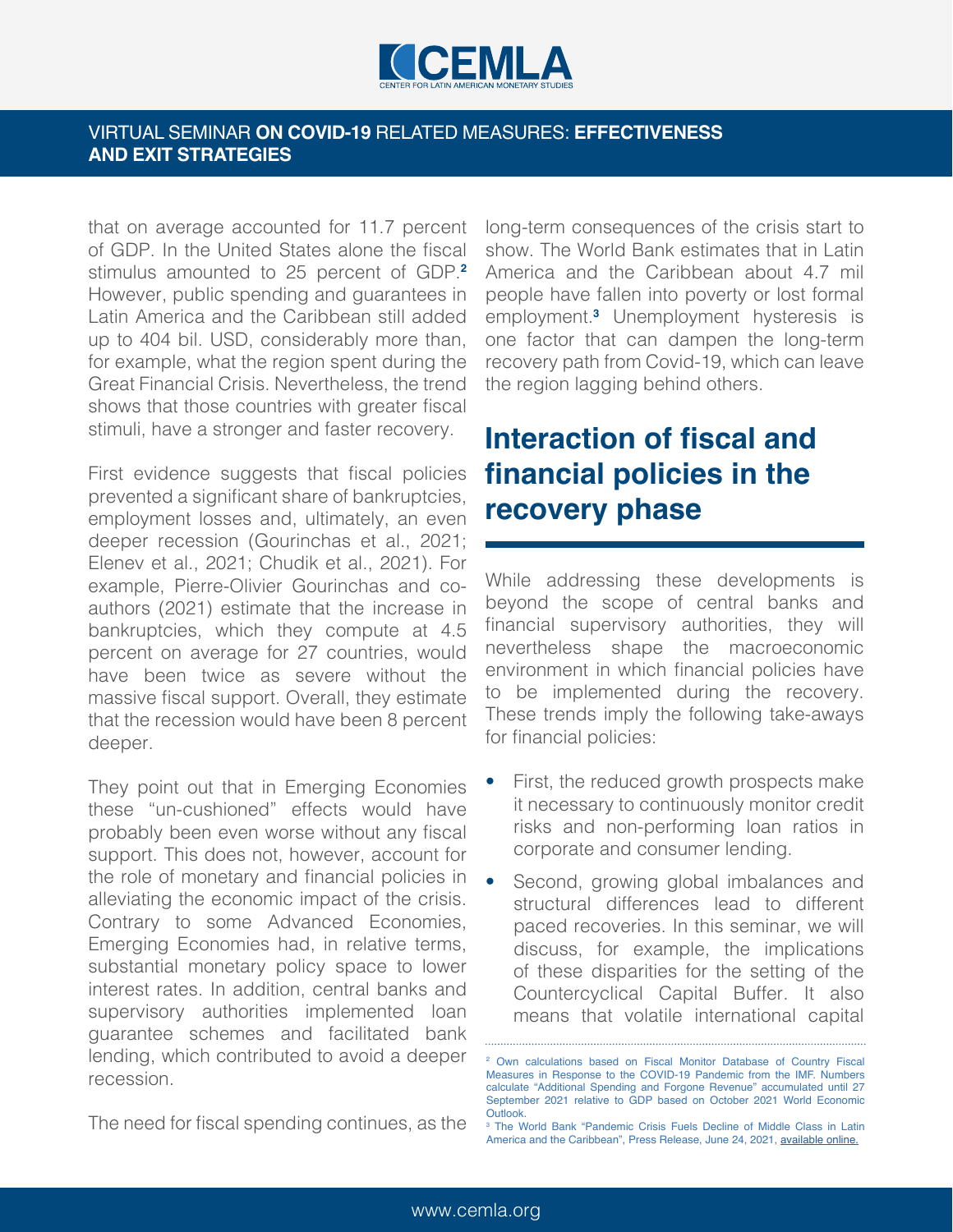

flows could cause liquidity shortages in local financial markets and funding markets of banks and sovereigns.

• Third and last, fiscal budgets had to expand during the crisis while demand for public spending will remain high. Since the bank-sovereign nexus keeps being tight as both commercial and central banks hold large amounts of sovereign debt, a close monitoring is warranted to avoid a "doom loop" (Farhi and Tirole, 2018).

A combined view on fiscal and financial policies is needed to account for the strong role of government interventions in and out of this particular crisis. Not only do fiscal policies influence the macroprudential policy space, but also macroprudential policies themselves can have a "fiscal footprint" (Reis, 2020), especially considering that the latter can affect the demand for sovereign bonds. For example, the liquidity coverage ratio incentivizes banks to hold more safe liquid assets, which in most cases means sovereign bonds. Furthermore, the intended macroeconomic effects, e.g., of the CCyB, have repercussions on tax income.

Last, but not least, macroprudential policies (e.g., some regulatory forbearance) and unconventional monetary policy can have an impact on bond risk premia, and thus on interest rates, with direct repercussions on governmental budgeting. Ultimately, financial stability relies on sound public budgets, while also contributing to them.

Finally, one should also bear in mind that the comprehensive fiscal and macroprudential support might also have repercussions on inflation. Thus, the picture is incomplete without considering the interaction of macroprudential and monetary policy as well. As inflation is picking up, a loose macroprudential stance cannot uphold for long when monetary policy is tightening without sending mixed signals to the markets.

In summary, fiscal and macroprudential authorities have a difficult time ahead. They have to navigate between subdued growth at a time of growing inflationary pressures, an increased demand for social policies, difficult refinancing conditions for sovereigns, and imbalances emerging from a multispeed recovery.

### **Closing remarks**

However, I do not want to end my talk without also mentioning some positive news. Overall, banking sectors in Latin America and the Caribbean were well equipped when the crisis emerged. Banks were strongly capitalized after undergoing several regulatory reforms in the past decade, including the implementation of Basel III standards in many countries of the region. Central banks were able to lower interest rates in a timely fashion, which allowed for an immediate and effective impulse in response to the crisis.

Monetary and supervisory authorities in the region further swiftly issued measures that helped to restore liquidity quickly where needed and supported bank lending through the crisis. Banks' capital ratios meanwhile stayed above the regulatory requirements. **<sup>4</sup>**

4 Summary based on the recent financial stability reports and COVID-19 stress tests from Chile, Colombia, Mexico, Brazil, and Uruguay.